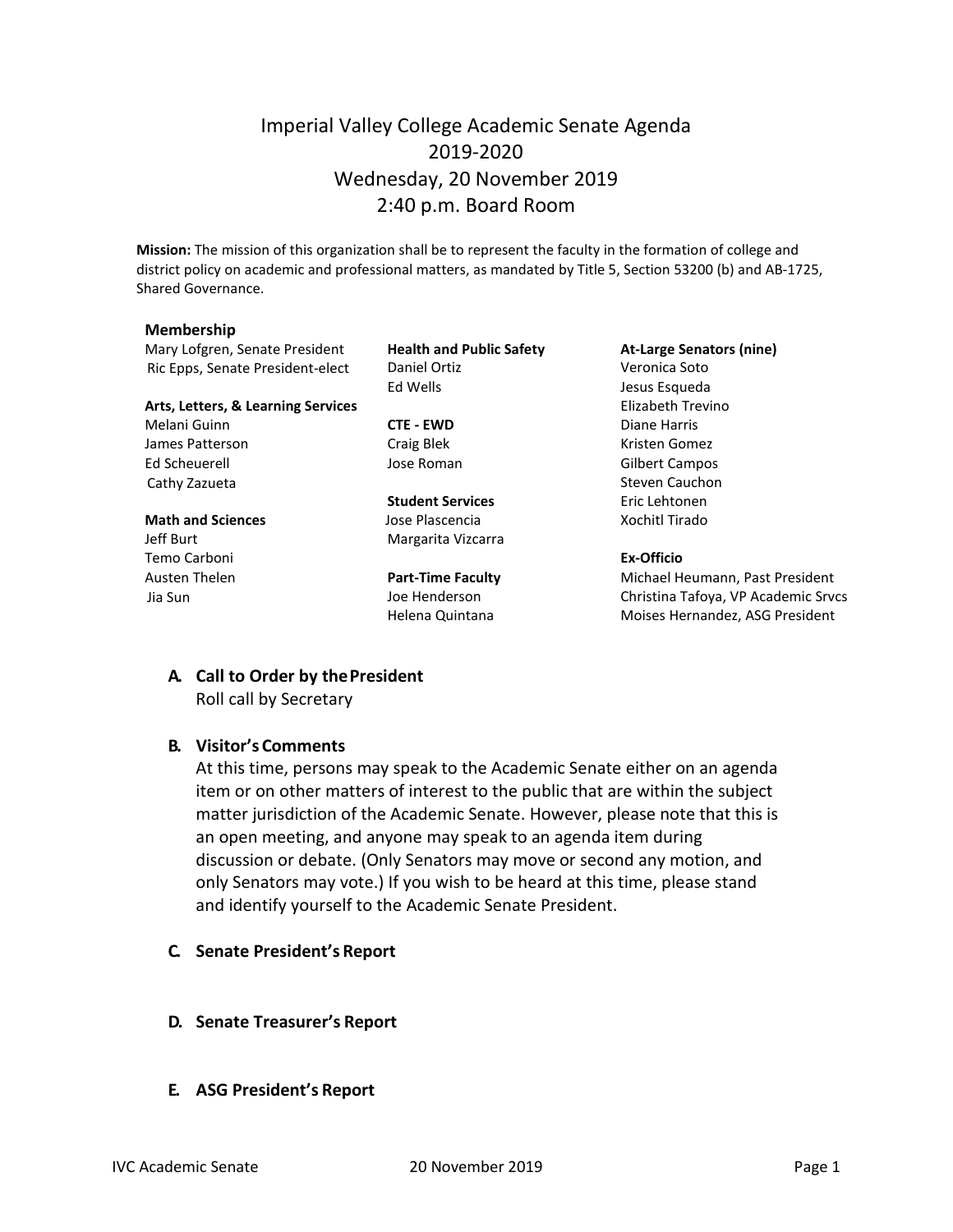#### **E. Presentation**

- 1. Public Relations and Marketing Plan Elizabeth Espinoza
- 2. Update on Library Re-Design Drs. Tafoya and Price

#### **F. Consent Agenda**

- 1. Approval of Academic Senate minutes for 6 November 2019
- 2. Approval of Curriculum Committee recommendations to the President from 9 October 2019.
- 3. Approval of Curriculum Committee recommendations to the President from 13 November 2019.
- 4. Approval of Curriculum Committee recommendations to the Board from 13 November 2019.

#### **G. Action Items**

- 1. Approval of Guided Pathways Scale of Adoption Self-Assessment
- 2. Approval of Faculty Prioritization by CurriculumCommittee

#### **H. Discussion**

- 1. Campus-wide professional development training for screening committee members
- 2. Institution-Set Standards: Course Completion Rate James Patterson & Jose Carrillo

| 2014 goal: 86%          | Outcome: 86% |
|-------------------------|--------------|
| 2015 goal: 86%          | Outcome: 87% |
| 2016 goal: 86%          | Outcome: 90% |
| 2017 goal: 86%          | Outcome: 91% |
| 2018 goal: 86%          | Outcome: 90% |
| 2019 floor goal?        |              |
| 2019 aspirational goal? |              |

#### **I. Reports**

- 1. Curriculum
- 2. Pathways to Student Success
- 3. Budget & Fiscal Planning
- 4. Equivalency
- 5. Outcomes & Assessment
- 6. Distance Education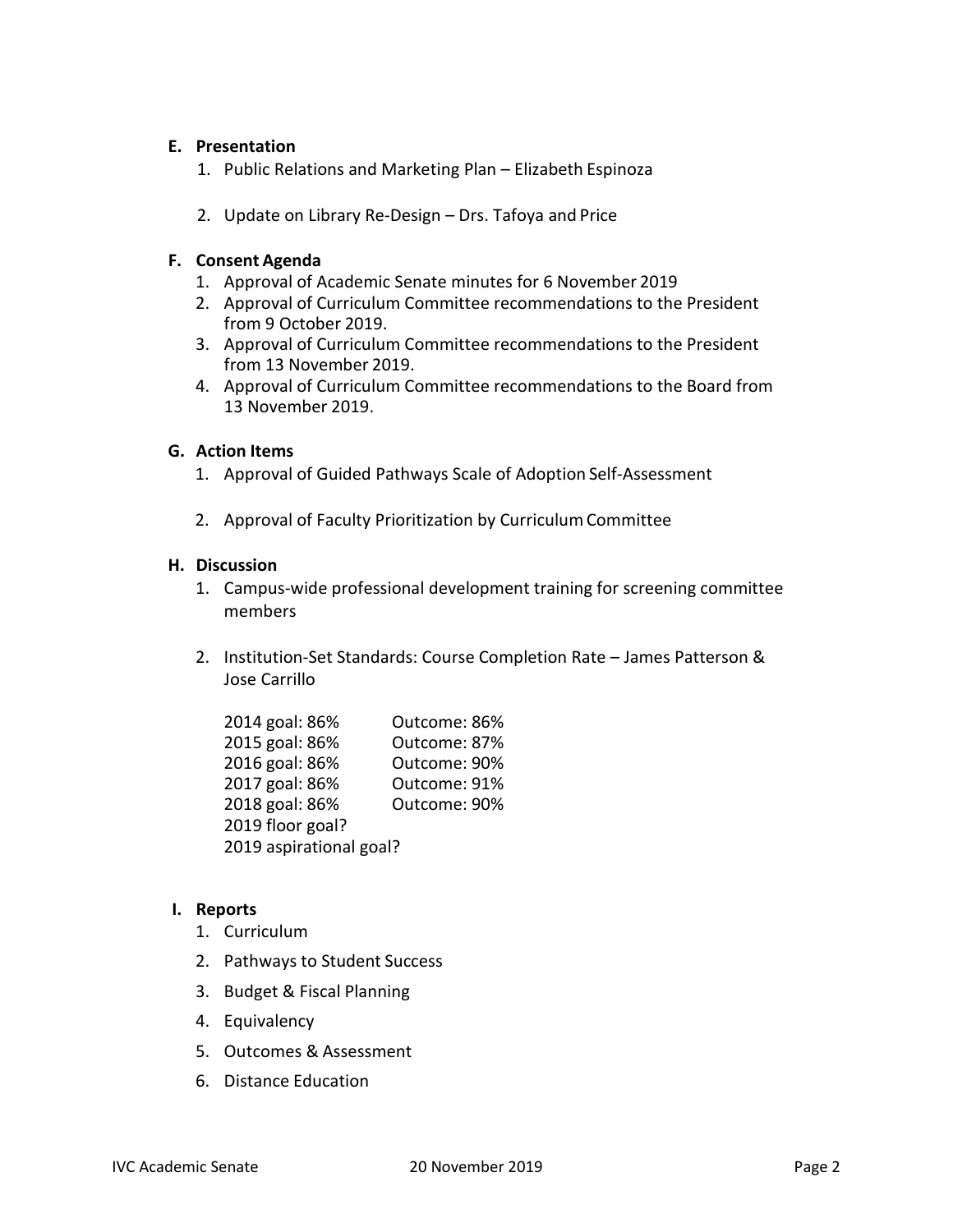- 7. Faculty Teaching & Learning
- 8. Open Educational Resources

### **J. Information Item(s)**

- 1. Curriculum Committee minutes 9 October 2019
- 2. Curriculum Committee minutes 13 November 2019
- **K. For the Good of the Order**

### **L. Adjournment**